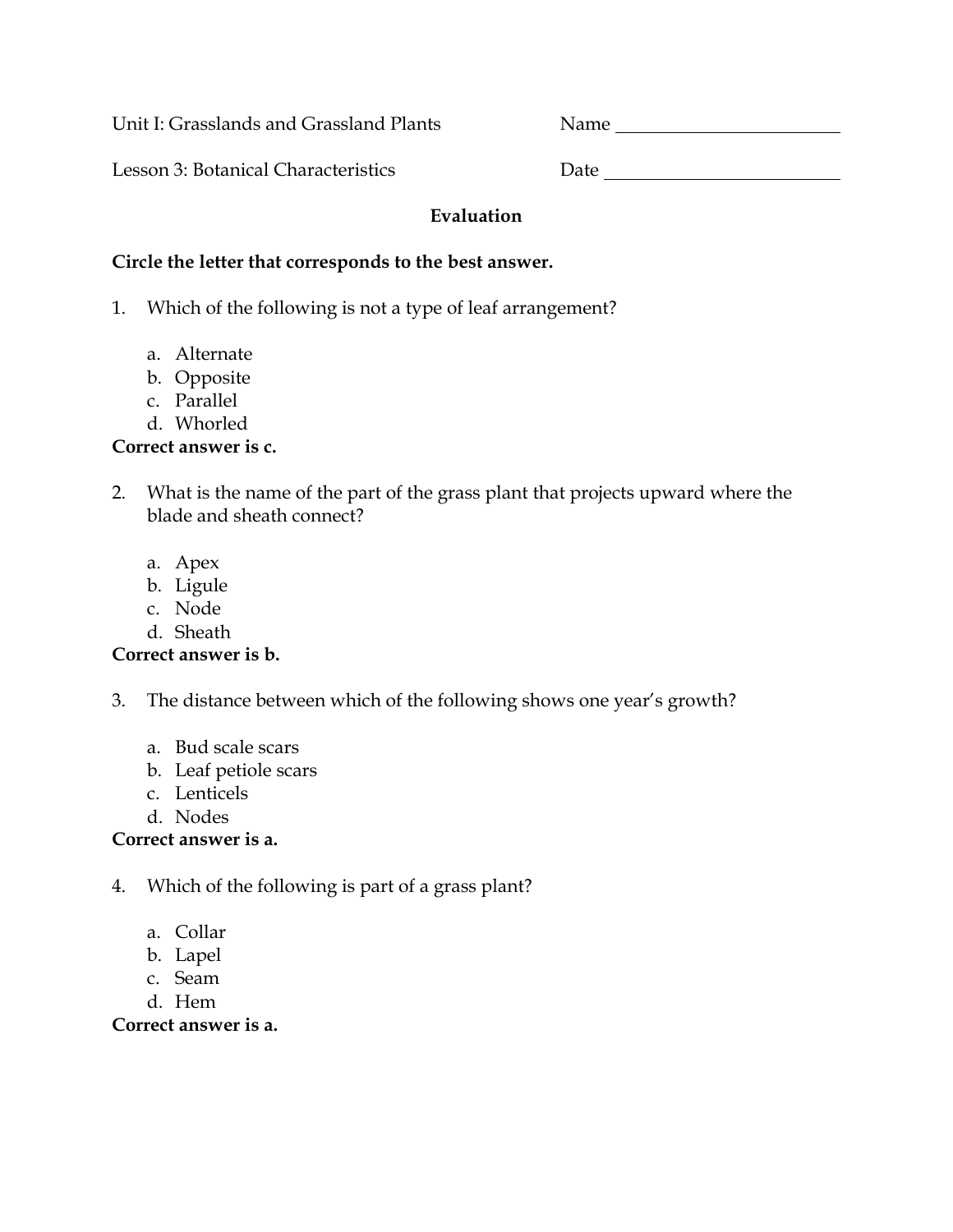- 5. Where does new growth start on woody plants?
	- a. Bud scale scar
	- b. Lenticels
	- c. Node
	- d. Terminal bud scar

### **Correct answer is d.**

6. Which of the following leaf types is pictured?

- a. Palmate
- b. Bipinnate
- c. Trifoliate
- d. Pinnate

# **Correct answer is c.**

- 7. What is the large bud at the end of a woody plant stem called?
	- a. Terminal bud
	- b. Axillary bud
	- c. Lenticel bud
	- d. Nodular bud

## **Correct answer is a.**

- 8. The arrow is pointing to what part of the leaf?
	- a. Base
	- b. Blade

d. Petiole

- c. Midrib
	-
- **Correct answer is d.**
- 9. Which of the following inflorescence types is pictured?
	- a. Spike
	- b. Terminal
	- c. Panicle
	- d. Umbel

**Correct answer is b.**